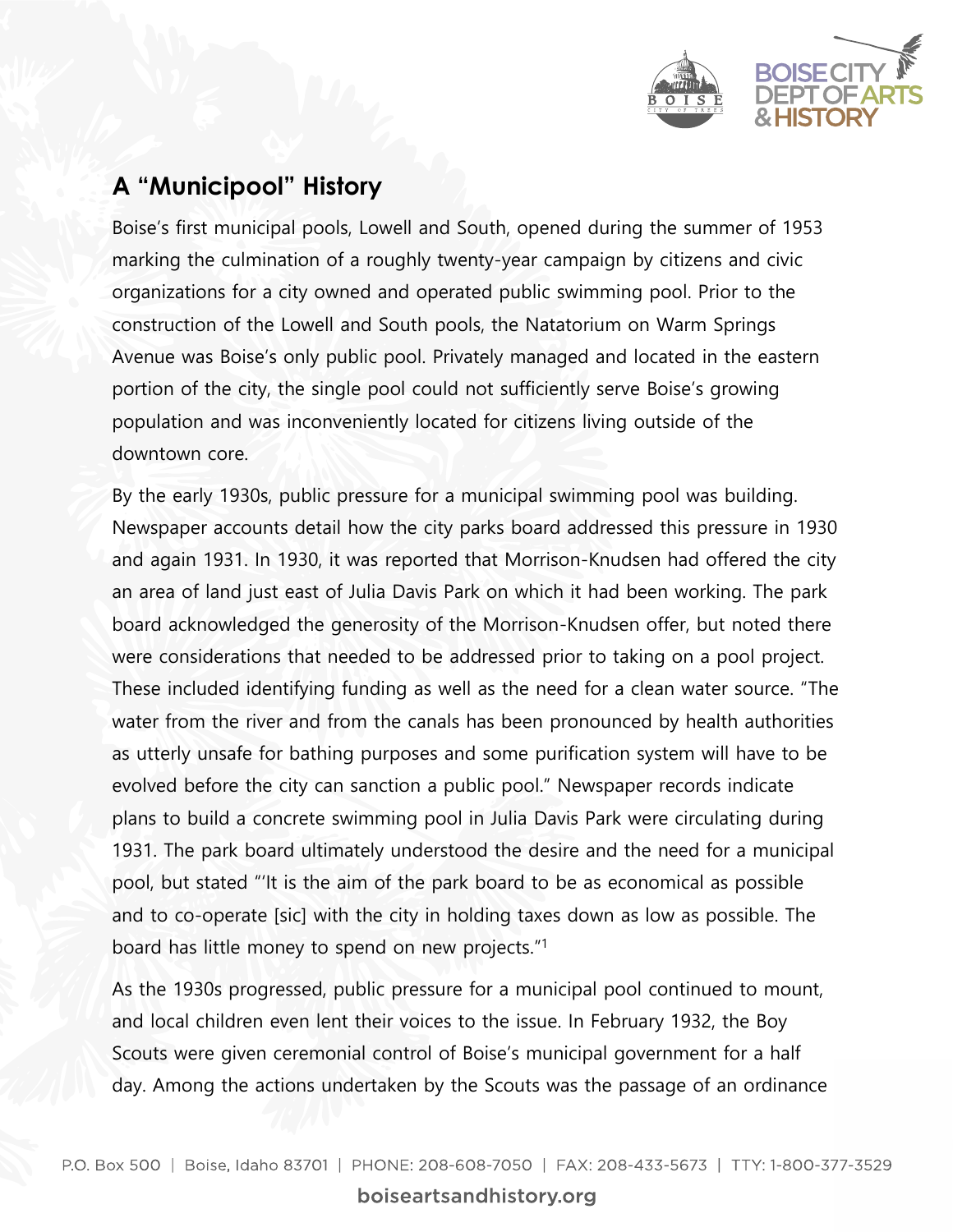allowing for a municipal pool. Boise Mayor John J. McCue agreed the issue was of high importance. As the Great Depression gripped the city, *The Idaho Statesman* noted that Mayor McCue intended to petition the federal government for funding to aid a number of local projects including the hoped-for municipal swimming pool. The newspaper commented the mayor was "...concentrated on a community plunge, where, as he visioned it, thousands of children and adults could swim safely, in clean water, each afternoon. The mayor said he had not prepared any data on the plan yet, but would get at it immediately and bring his suggestion to the city council." It is unclear from newspaper accounts how the issue of federal funding played out, but the city's plans for a pool appeared to change course in 1934. During that summer, the Natatorium was severely damaged in a storm, and the building was condemned. Boise's only public swimming pool became inoperable, and in the aftermath, the city considered taking over the Natatorium and converting it into a municipal pool. Negotiations with the Boise Water corporation, owner of the Natatorium, commenced, but ultimately failed. The Natatorium remained in private hands.<sup>2</sup>

By 1935, a new administration had assumed leadership in Boise. Newspaper records indicate that while the new mayor, Byron E. Hyatt, initially supported plans to find a suitable location to construct a municipal swimming pool, he eventually pivoted his focus to other municipal needs he felt were more pressing. During the summer of 1936, the Natatorium reopened as an outdoor pool. The mayor expressed his belief that the city should wait and see how well the Natatorium fulfilled the public need for a swimming pool before undertaking such an expensive construction project. The Idaho Statesman quoted Mayor Hyatt as stating "'Of much greater immediate importance,' he continued, 'is the question of sewage disposal. Here is a project of importance to the city and to the valley alike. If we continue to dump our raw sewage into Boise river we may ultimately find ourselves, and incidentally the farmers of the valley, in a serious situation."<sup>3</sup>

During the 1940s, agitation for a municipal pool was occasionally covered by *The* Idaho Statesman. In 1943, the "As She Says" columnist noted "The only public pool in Boise is filled to overflowing – with swimmers – and the need of a fine municipal

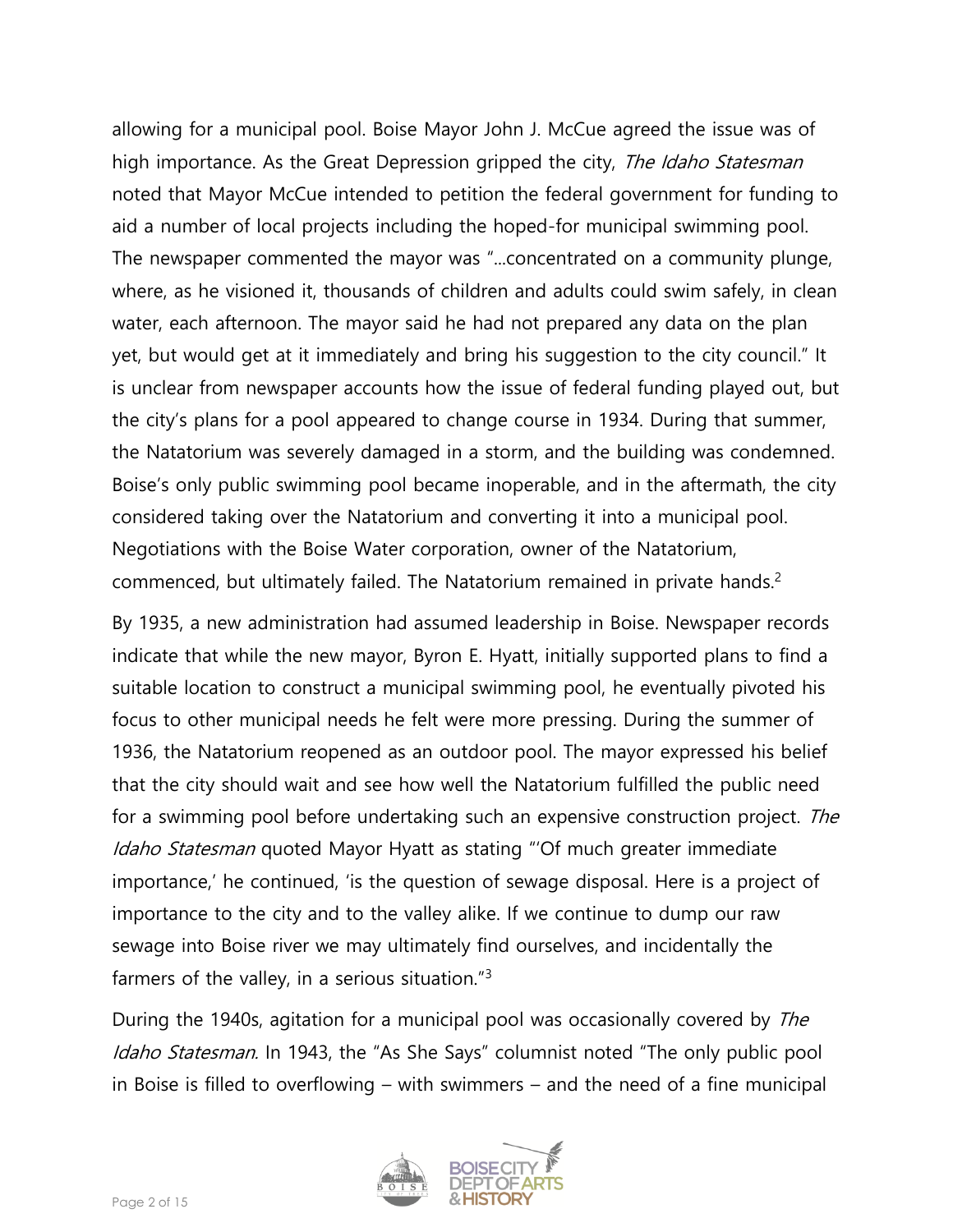pool was never greater." In June 1945, the newspaper published an editorial complaining that the Natatorium had failed to open due to labor shortages and that the community could be better served if the pool were taken over by a civic organization. In 1947, the Boise Junior Chamber of Commerce (Jaycees) organized a postcard campaign to request the city hold a bond election to fund a municipal swimming pool. The Jaycees estimated roughly 1000 citizens signed postcards. The city eventually began leasing the Natatorium for a few hours each day, Monday through Thursday, during which children could swim free of charge, but the concept of a municipal pool continued to be discussed by the community. In 1949, the issue was finally submitted to Boise voters via a bond election. The city sought \$135,000 to build a municipal pool on the Boise Junior College campus as well as a footbridge across the Boise River from Julia Davis Park to facilitate access. The Idaho *Statesman,* while agreeing that a municipal pool was much needed for the growing city, argued against the bond issue. The newspaper did not agree with the proposed location of the pool on the Boise Junior College campus or with the shared use agreement between the city and the college. Ultimately, Boise citizens agreed, and the initiative failed with the majority of voters casting ballots against the bond.<sup>4</sup>

After the failure of the 1949 bond, local civic organizations continued to promote the idea of a municipal pool. The Boise Exchange Club began studying the issue and engaged with the city, the Jaycees, and the school district to determine the best path forward. The Exchange Club promoted the possibility of another bond issue which would fund three municipal pools located across the city rather than one pool in a central location. The club also favored the pool designs of Wesley Bintz, an engineer from Lansing, Michigan whose company built above ground, ovoid shaped pools. The Bintz pools, it was argued, required a smaller footprint than traditional sunken pools as the support facilities, such as restrooms, showers, and dressing rooms were located beneath the pool decking. Proponents noted the above ground designs saved municipalities money by requiring less land acquisition, reducing excavation costs, and creating accessible plumbing infrastructure. Although, Bintz pools were not regulation size for swim competitions, the city's recreation director

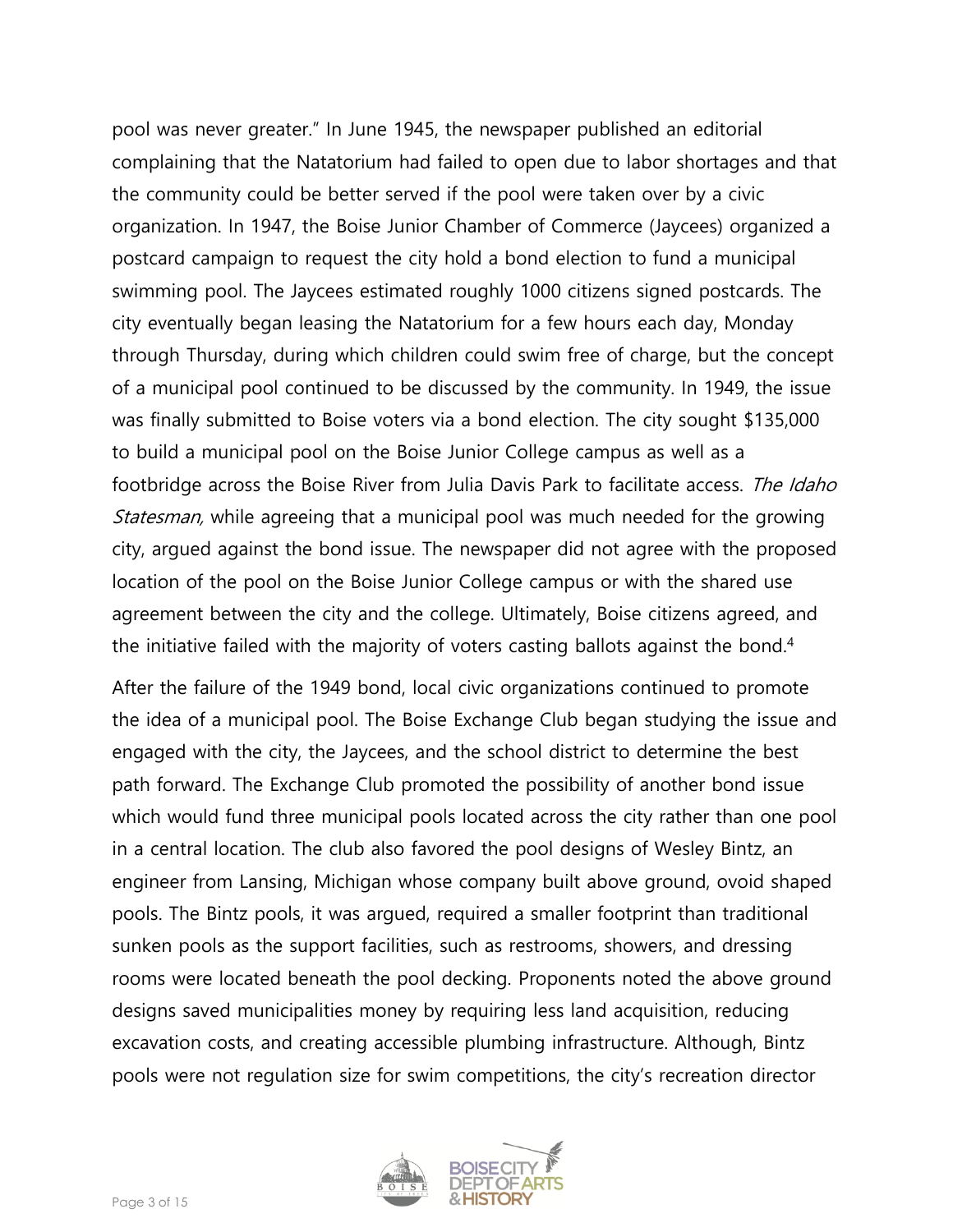noted that these pools were intended as recreation places for neighborhood children, not as facilities for competitive events. In 1952, multiple local service clubs agreed to the formation of a steering committee to petition the city to hold a \$200,000 bond election to renovate the aging Natatorium in the city's East End and build two new pools, one in the North End and one on the Bench.<sup>5</sup>

The city agreed to hold the \$200,000 bond election to fund the proposed pools. Supporters of the bond argued that the city had approximately 11,000 school-aged children, and that one public pool, the Natatorium, was not able to provide swim lessons and swimming for all children and citizens interested. The Boise swimming pool committee also "...said that moving recreational facilities into residential districts is a national trend, the advantages being the safety factor of children attending without the necessity of their parents taking them to and from the pool, plus the saving in transportation costs to the average family.'" The bond election was held July 15, 1952 and passed with the required two-thirds majority. Mayor R. E. Edlefsen responded by agreeing to begin the process of modernizing the Natatorium and constructing the two new pools near Lowell Elementary School and South Junior High School. Edlefsen noted that a 1952 steel strike might prevent access to the needed steel which, in turn, might affect how quickly construction could take place, but he was hopeful the pools would open the following summer.<sup>6</sup>

By the end of August 1952, city officials had entered into contract negotiations with pool designer Wesley Bintz. During the pool design and construction phases, Bintz occasionally visited Boise in person. When Bintz requested the city provide him with names for each of the above ground pools, Mayor Edlefsen joked that perhaps they should be named "...Boise pool number one, two, and three." He theorized that a subset of people would always be unhappy with the chosen names and using numbers might decrease complaints. Construction of the pools and renovation of the Natatorium began at the beginning of 1953 and was handled by local contractors J. O. Jordan and Son.<sup>7</sup>

Construction of the Lowell and South pools was completed in time for summer 1953. The Lowell Pool opened to the public on June  $20<sup>th</sup>$  and reached capacity

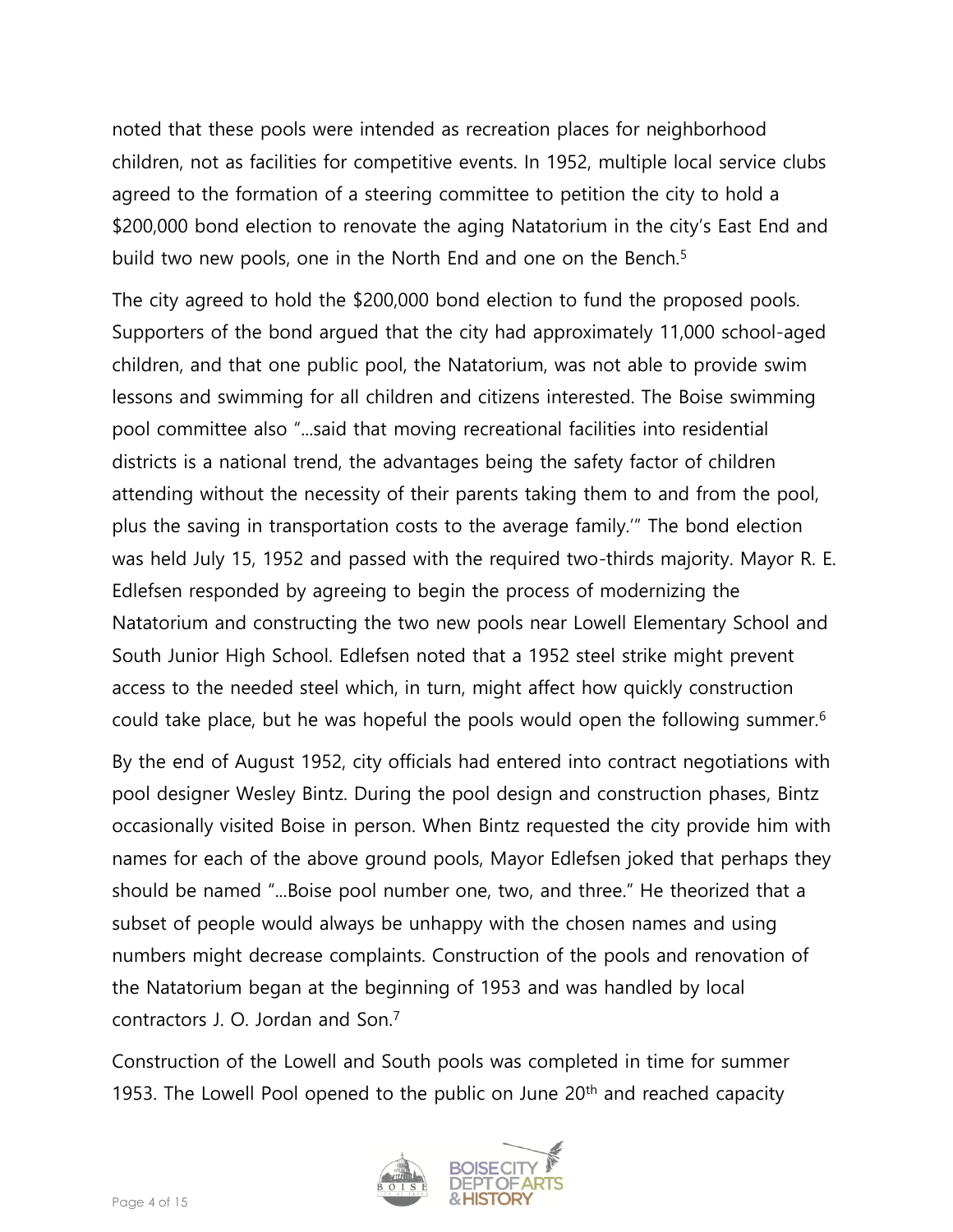during its first afternoon in use. The formal dedication of the pool took place amidst much fanfare two days later. The dedication was heavily attended, and *The Idaho* Statesman estimated 1,235 people visited the pool on its dedication day. By necessity, city staff had to institute "swimming shifts" in order to accommodate everyone. One week later on June 30, 1953, the South Pool opened to the public. Renovations to the Natatorium, which included changes such as shortening the deep end and removing the stone diving platform, were not completed until later that summer. The new Natatorium pool officially opened in mid-August.<sup>8</sup>

Bintz pools, once a mainstay in many cities across America, have largely disappeared from the municipal landscape. In a 2018 article, the *Lansing State Journal* estimated that while about 120 Bintz pools had been built in the United States between the 1920s and the 1950s, only a handful remained in place with even fewer still in operation. The Lowell and South pools exemplify many of the hallmarks of Bintz' patented designs. "While Bintz' designs varied, the vast majority of his pools has [sic] specific features: They were egg-shaped, which allowed for an easy transition from the deep end to the shallow end. They also housed all of the operations and the locker rooms underneath the pool. Visitors would typically enter the pool area through a staircase past the locker rooms." Boise's two Bintz pools feature Art Moderne architecture which is visible in their identical facades featuring sleek modern lines<sup>9</sup>

Boise's first municipal swimming pools proved extremely popular, and the city invested in additional facilities over the next four decades. By 2000, the city owned and operated a total of six outdoor municipal pools located in neighborhoods across the city. Borah Pool was constructed in the late 1960s, Fairmont Pool in the early-to-mid 1970s, and Ivywild Pool in the late 1990s.<sup>10</sup>

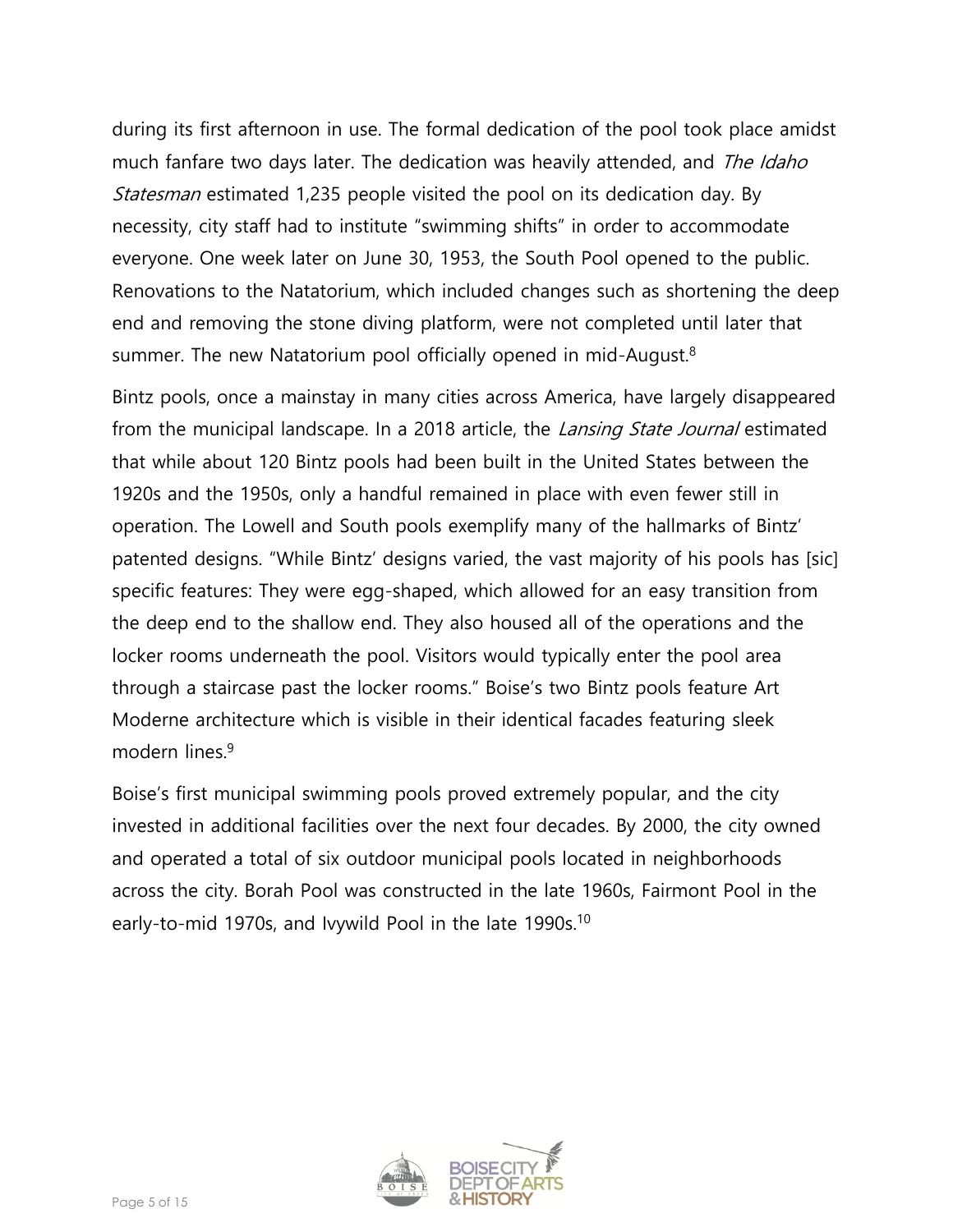## **References**

- "1000 Sign Petitions for New Jaycee Municipal Swim Pool." Idaho Statesman, The (Boise, ID), September 5, 1947: 2. NewsBank.
- "A Review of the Proposed \$450,000 City Bond Issue Which Comes Up for Taxpayers' Decision Tuesday." Idaho Statesman, The (Boise, ID), June 26, 1949: 4. NewsBank.
- "As She Says." Idaho Statesman, The (Boise, ID), July 4, 1943: 16. NewsBank.
- "Bids Accepted For Swimming Pools' Filters: Extended Discussion Precedes Decision On Contracts' Award." Idaho Statesman, The (Boise, ID), March 10, 1953: 6. NewsBank.
- "Boise Company Wins Swim Pool Contract: J. O. Jordan & Son To Build Plunges, Repair Natatorium." Idaho Statesman, The (Boise, ID), January 27, 1953: 5. NewsBank.
- "Boise Council Considers Building Swimming Pool By Fairmont Junior High." Idaho Statesman, The (Boise, ID), January 22, 1969: 23. NewsBank.
- "Boise Jaycees Committed To Swim Pool: Project Unaffected By City Project, Chairman Reports." Idaho Statesman, The (Boise, ID), September 19, 1947: 16. NewsBank.
- "Boise Officials, Civic Groups See Pool Plans: Mayor Says Additional Meetings to Precede Final Project Plans." Idaho Statesman, The (Boise, ID), July 18, 1952: 5. NewsBank.
- "Boise Park Board Makes Statement: Facts in Regard to Proposed City Swimming Pool Are Given to Public." Idaho Statesman, The (Boise, ID), May 2, 1930: 2. NewsBank.
- "Boise Schools Get Share Of Federal Appropriation." Idaho Statesman, The (Boise, ID), August 18, 1953: 3. NewsBank.

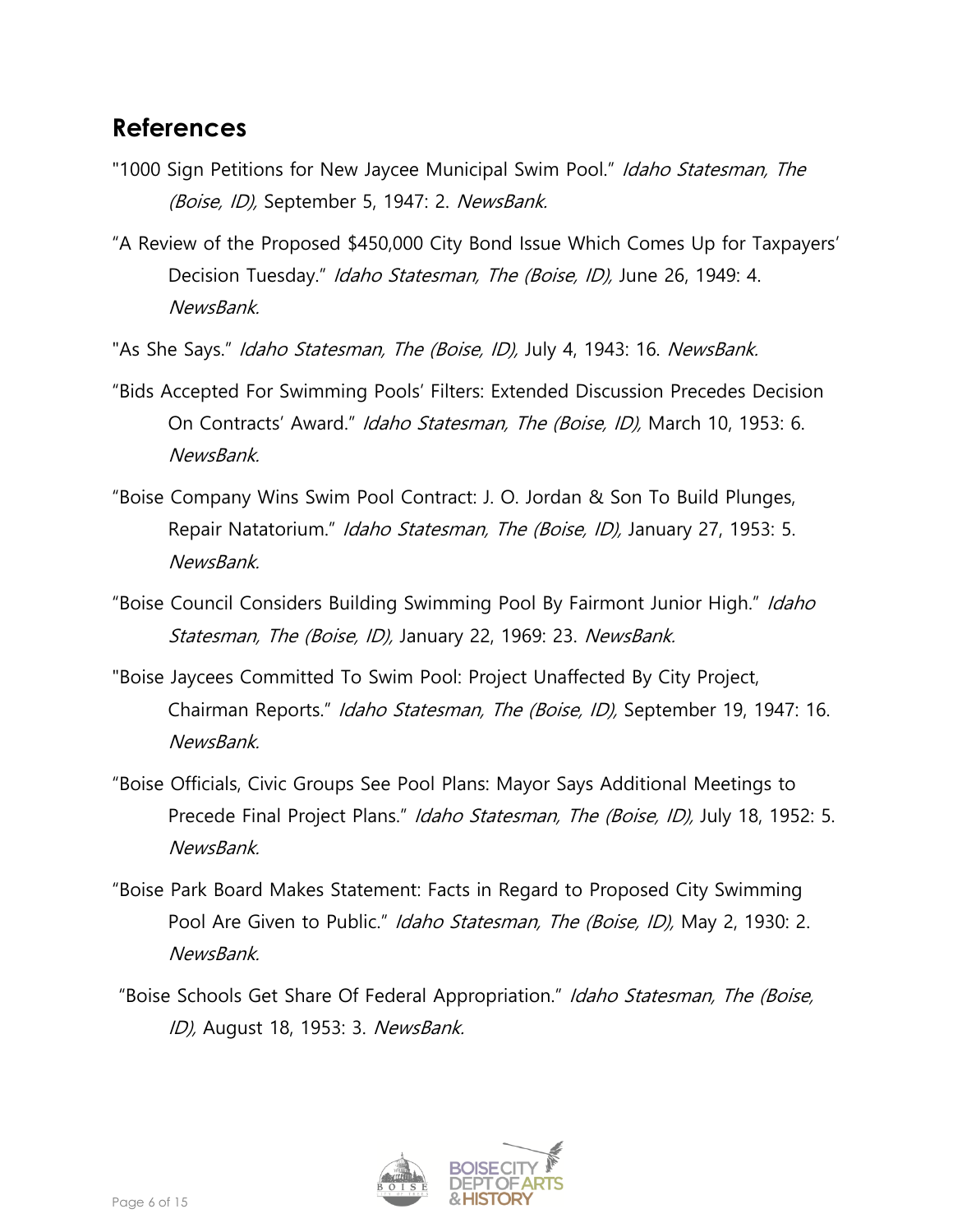- "Bridge, Fire Station Bonds Clear Boise Voting Hurdles: Two of Three Proposed Municipal Improvement Plans Win Approval." Idaho Statesman, The (Boise, ID), June 29, 1949: 1, 9. NewsBank.
- "Bus Franchise Change Passes Boise Council: Amendment Revises Charge for Tokens On Transport Line." Idaho Statesman, The (Boise, ID), June 29, 1948: 2. NewsBank.
- "City Backs BJC Plans For Boise Swim Pool." Idaho Statesman, The (Boise, ID), December 15, 1948: 11. NewsBank.
- "City Considers Swimming Pool: Committee Will Investigate Offer to Revamp Plunge at Natatorium." Idaho Statesman, The (Boise, ID), July 30, 1935: 7. NewsBank.
- "City Contracts For Designing Of Swim Pool: Plans Drafting Marks One Step Nearer Actual Construction." Idaho Statesman, The (Boise, ID), August 27, 1952: 11. NewsBank.
- "City Council Okehs [sic] Plaques For New Pools: Specifications Written For Filter Equipment Needed for Plunges." Idaho Statesman, The (Boise, ID), February 3, 1953: 3. NewsBank.
- "City Council Sells Bonds For New Pools: Contractors Puzzled By Plunge Details, Bid Opening Delayed." *Idaho Statesman, The (Boise, ID)*, January 6, 1953: 2. NewsBank.
- "City Council Starts Action On New Pools: Designer of Plunges Promises Swim Tanks In Use Next Summer." Idaho Statesman, The (Boise, ID), August 26, 1952: 14. NewsBank.
- "City Council To Eye Lease Of Natatorium: School Board Offered Chance to Buy Land From Water Company." Idaho Statesman, The (Boise, ID), April 22, 1952: 6. NewsBank.
- "City Council Unable to Decide Which Bid to Accept for Pools." Idaho Statesman, The (Boise, ID), January 20, 1953: 16. NewsBank.

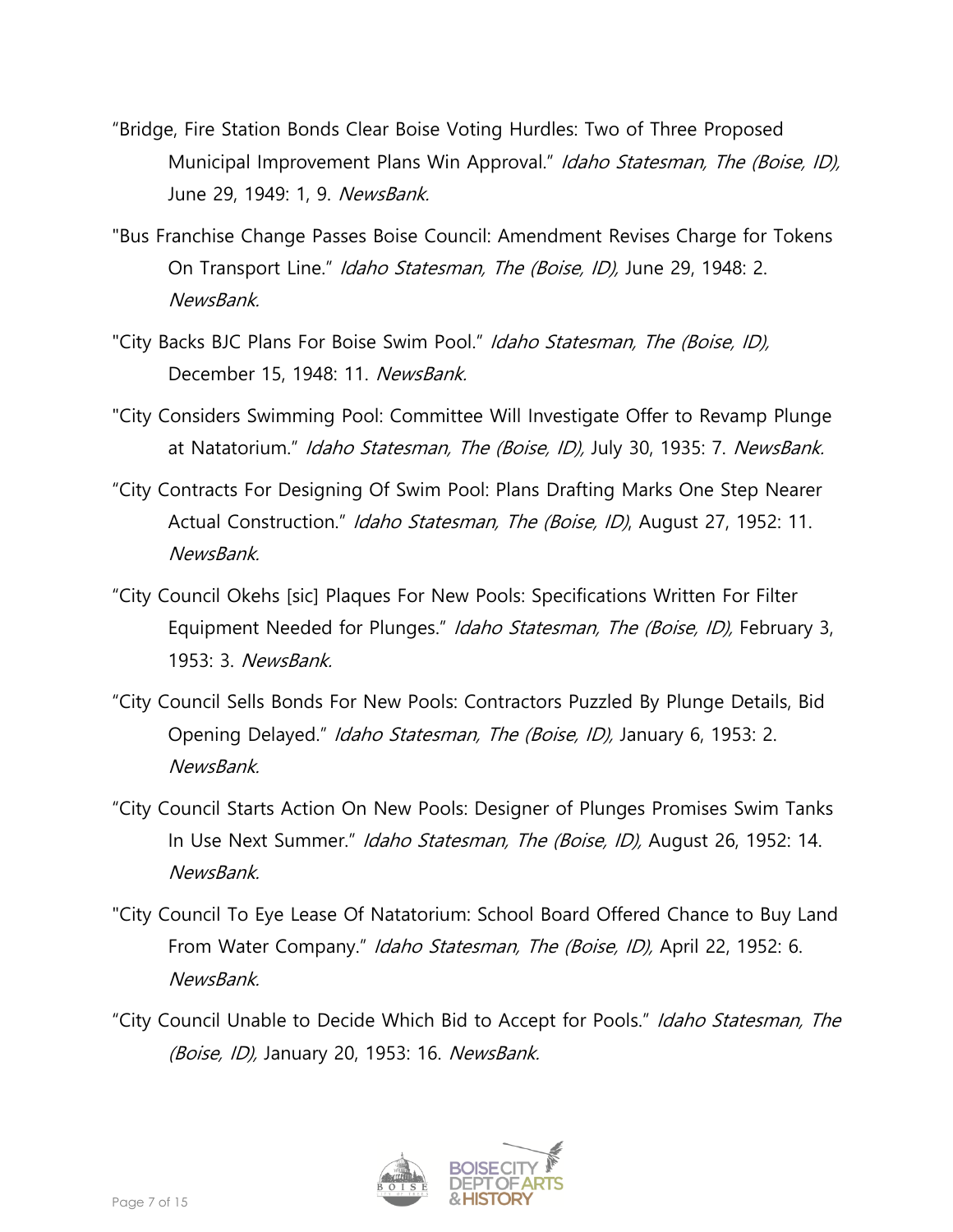- "City May Take Over Old Nat And Construct Municipal Pool." Idaho Statesman, The (Boise, ID), August 3, 1934: 1. NewsBank.
- "City of Boise Outdoor Pools Will Not Open in 2020." City of Boise. May 1, 2020. Accessed December 3, 2020. https://www.cityofboise.org/news/parks-andrecreation/2020/may/city-of-boise-outdoor-pools-will-not-open-in-2020/.
- "City to Lease Natatorium: Mayor Completing Negotiations With Option to Buy." Idaho Statesman, The (Boise, ID), September 17, 1947: 5. NewsBank.
- "City's Second Plunge Opens To Swimmers." Idaho Statesman, The (Boise, ID), July 1, 1953: 6. NewsBank.
- "Council Drops Pool Proposal: City Decides Against Taking Over Natatorium on Five-Year Lease Plan." Idaho Statesman, The (Boise, ID), August 6, 1935: 7. NewsBank.
- "Council Seeks To Increase Mayor's Wages: Attorney Requested To Draw Petition For State Legislature." Idaho Statesman, The (Boise, ID), November 11, 1952: 2. NewsBank.
- "Council to Decide Swim Pool Bids At Monday Meeting." Idaho Statesman, The (Boise, ID), January 24, 1953: 3. NewsBank.
- "Exchange Club Proposes Bonds For Boise Swimming Facilities." Idaho Statesman, The (Boise, ID), April 18, 1952: 15. NewsBank.
- "Firm Starts Construction On Pool Near Borah High." Idaho Statesman, The (Boise, ID), August 21, 1968: 4. NewsBank.
- "Footings Poured." Idaho Statesman, The (Boise, ID), February 4, 1953: 3. NewsBank.
- "Formal Ceremonial Slated For Swim Pool Dedication." Idaho Statesman, The (Boise, ID), June 12, 1953: 6. NewsBank.
- "Gavin Replies To Swimming Pool Designer: Candidate for Boise Mayoralty Details Contract Provisions." Idaho Statesman, The (Boise, ID), March 26, 1953: 12. NewsBank.

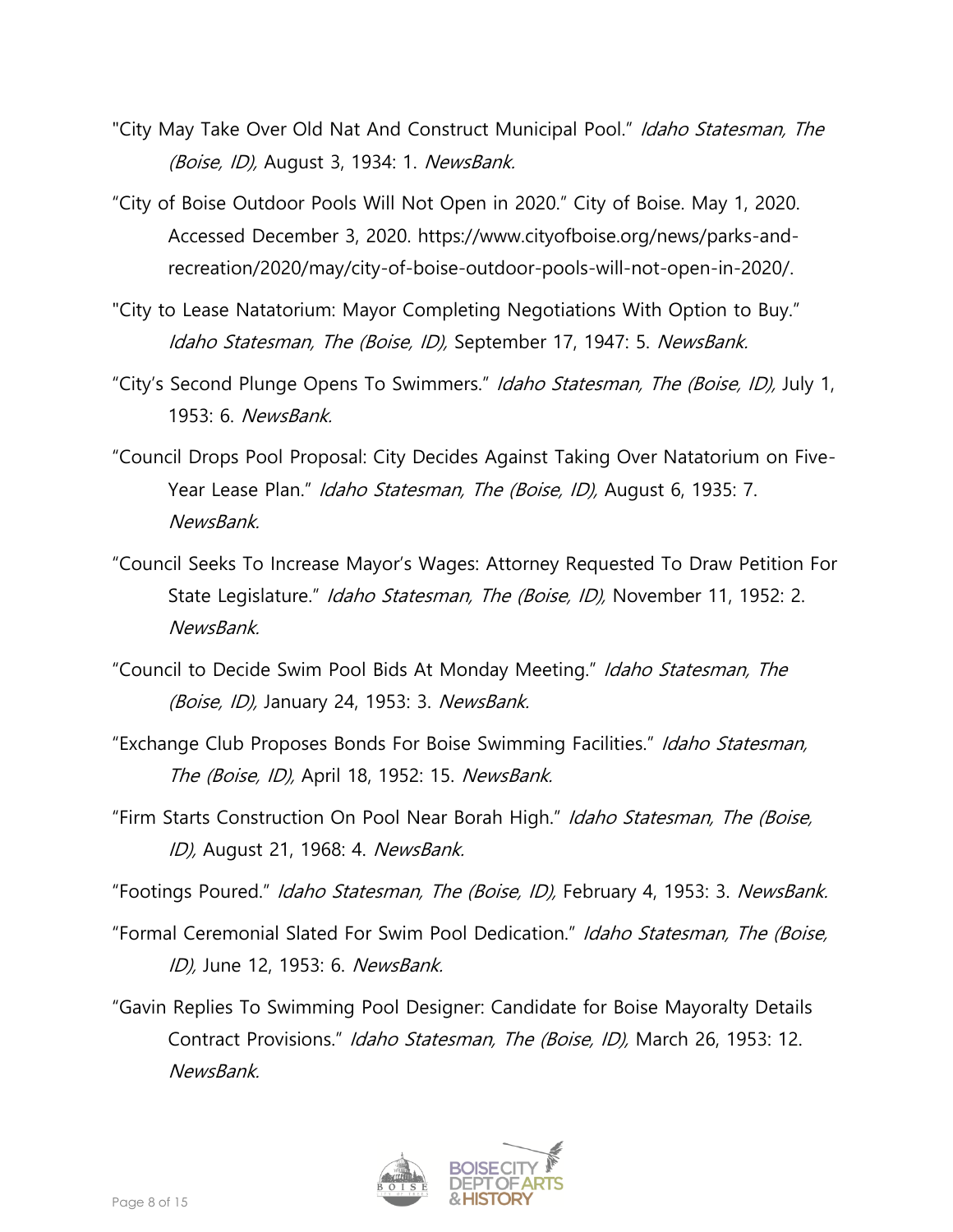- "Group Opposes Overland-Vista Set-Back Plan: City Council Delays Action on Proposal; Hears Traffic Request." Idaho Statesman, The (Boise, ID), October 28, 1952: 6. NewsBank.
- Hansen, Haley. "Here's what makes Moores Park Pool one of the most unique pools in the nation." Lansing State Journal (Lansing, MI), June 27, 2018. Accessed November 10, 2020. https://www.lansingstatejournal.com/story/news/2018/06/26/moores-parkpool-one-few-wesley-bintz-pools-still-operating-lansing-teganbaiocchi/720960002/.
- "Hundreds Attend Opening of Boise's New Outdoor Plunge." Idaho Statesman, The (Boise, ID), May 24, 1936: 6. NewsBank.
- "Hundreds of Youngsters Take Part in Opening of New Pool." Idaho Statesman, The (Boise, ID), June 23, 1953: 16. NewsBank.
- "Hyatt Considers Plans to Build Municipal Pool." Idaho Statesman, The (Boise, ID), November 22, 1935: 6. NewsBank.
- "Hyatt Opposes Pool For Boise: Mayor Believes Natatorium Company Should Have Clear Field." Idaho Statesman, The (Boise, ID) March 24, 1936: 1. NewsBank.
- Idaho State Historic Preservation Office. Facebook post, May 23, 2020. Facebook. Accessed December 2, 2020. https://www.facebook.com/IdahoSHPO/posts/2757932251107858.
- Idaho Statesman, The (Boise, ID), February 6, 1953: 17. NewsBank.
- "Legal Notice: Ordinance No. 2173 By Councilmen Graham, Grim, Hardy and Jones." Idaho Statesman, The (Boise, ID), June 11, 1952: 14. NewsBank.
- "Mayor Expects Swim Pool Plan Revival: Municipal Executive Tells Gratification Over Bonds Approval." *Idaho Statesman, The (Boise, ID)*, June 30, 1949: 6. NewsBank.

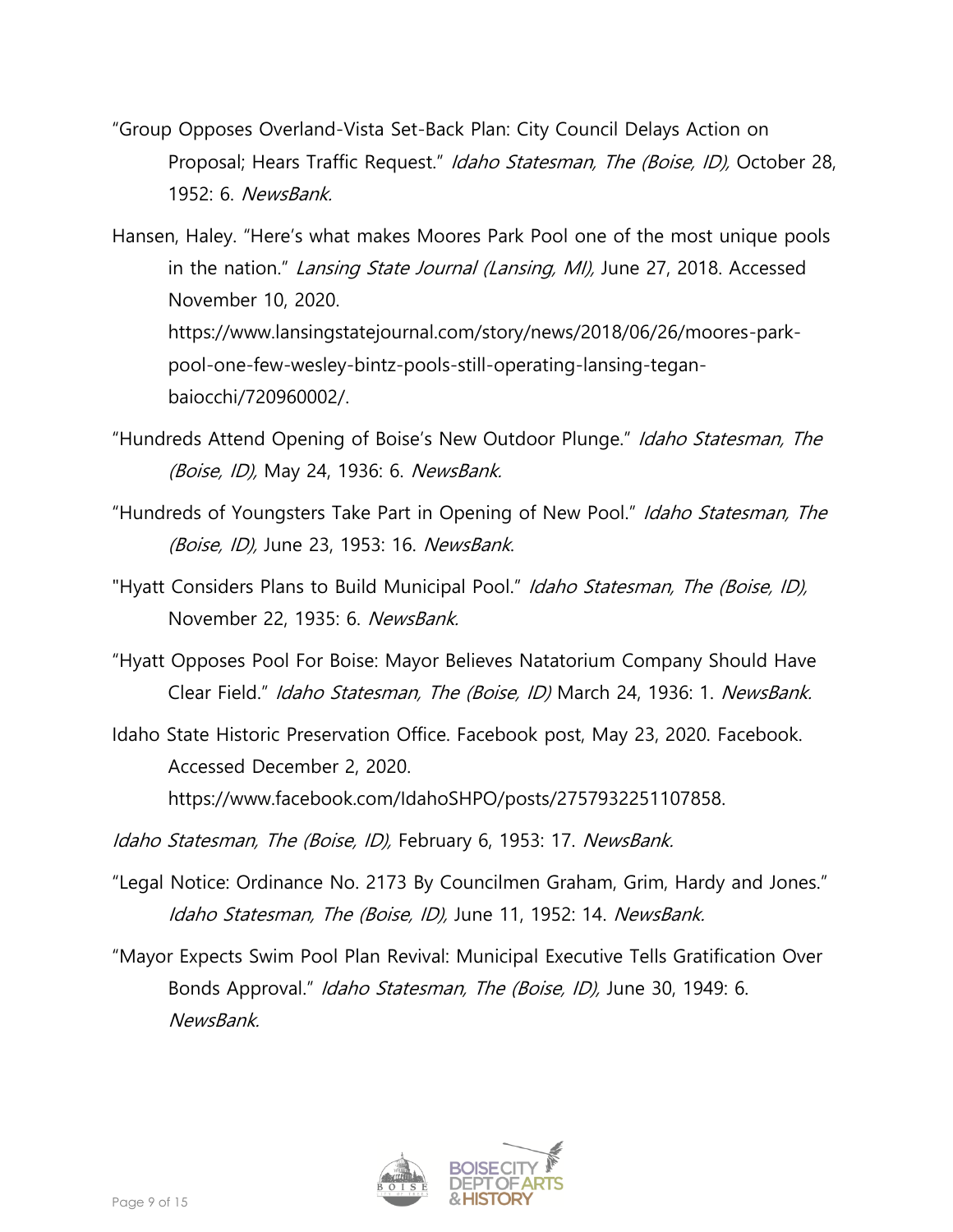- "Mayor Makes More Comment on Swim Pool: Thinks Natatorium Should Be Given Chance to Demonstrate Before City Takes on Expense." Idaho Statesman, The (Boise, ID), March 25, 1936: 6. NewsBank.
- "Mayor Reveals Plan for Lease Of Natatorium: Recreation Program To Include Use Of Swimming Pool." Idaho Statesman, The (Boise, ID), May 3, 1952: 12. NewsBank.
- "M'Cue Will Go To Washington: Mayor Leaves Today to Seek Federal Funds for Public Works in Boise." *Idaho Statesman, The (Boise, ID)*, May 23, 1933: 1, 2. NewsBank.
- "Municipal Pool 'Out of Question' As Gift to City." Idaho Statesman, The (Boise, ID), August 19, 1934: 10. NewsBank.
- "Municipal Swimming Pool Still Undecided." Idaho Statesman, The (Boise, ID), May 9, 1935: 6. NewsBank.
- "Natatorium Set For Reopening: Manager Announces Beginning of New Season Next Friday." Idaho Statesman, The (Boise, ID), May 26, 1948: 10. NewsBank.
- "Natatorium to Open, Show Planned Thursday." Idaho Statesman, The (Boise, ID), August 11, 1953: 12. NewsBank.
- National Register of Historic Places Registration Form Fayette City Park Swimming Pool, Missouri. National Archives Catalog. Accessed December 2, 2020. https://catalog.archives.gov/id/63818989.
- "New Bond Issues Termed Essential in Sound Planning of Boise Future: Mayor, Council Urge Approval For Proposals; Electors to Decide Upon \$450,000 Improvement Issue." Idaho Statesman, The (Boise, ID), June 12, 1949: 6. NewsBank.
- "Opening of Lowell Swim Pool Waits On Filter System." Idaho Statesman, The (Boise, ID), June 16, 1953: 6. NewsBank.

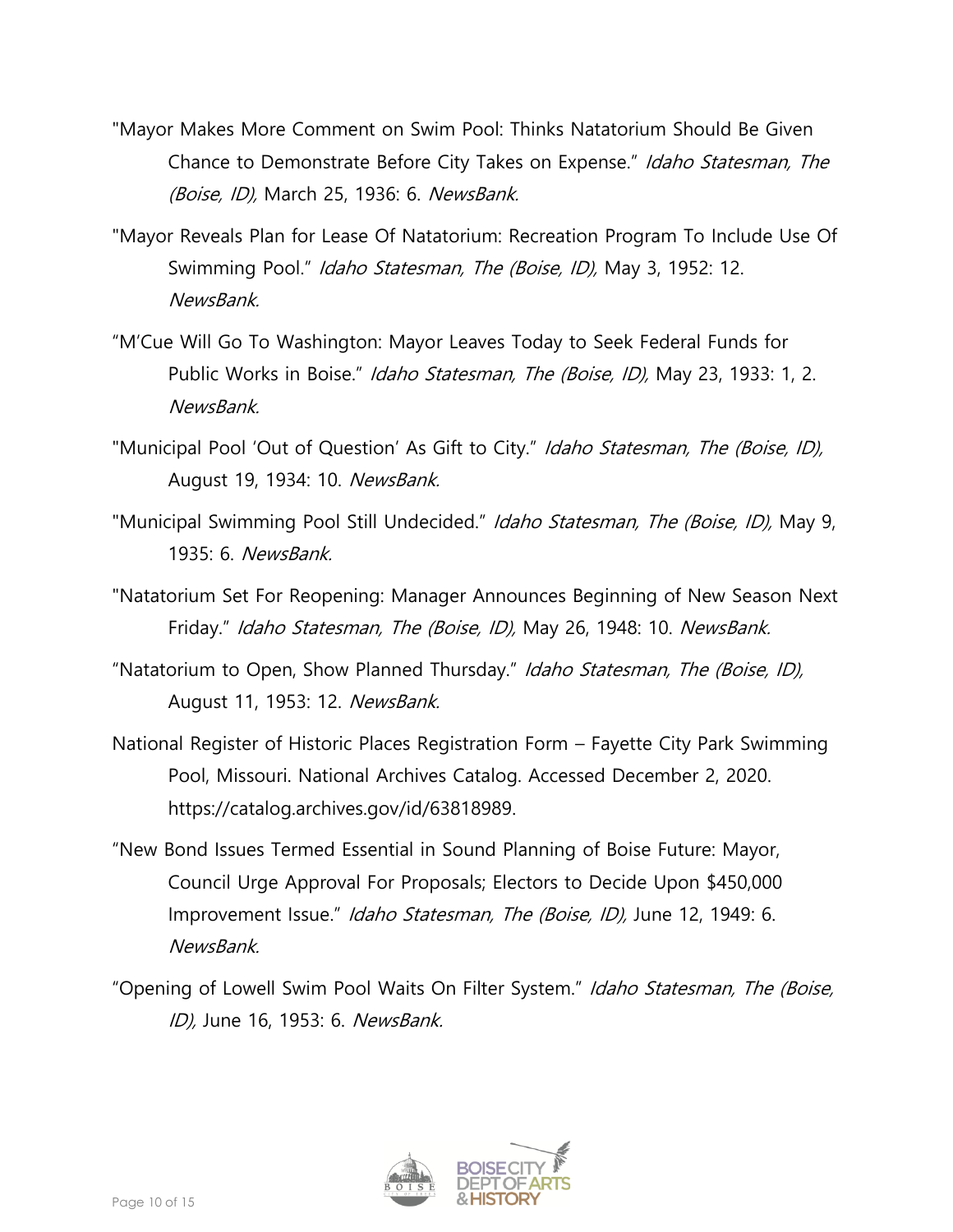- "Park To Get Bathing Pool, Board Plans: Concrete-Lined Swimming Tank Is Aim of Directors During Future Improvements; Not to Use Lake." Idaho Statesman, The (Boise, ID), August 7, 1931: 1, 7. NewsBank.
- "Petitions Seek Special Ballot For Swim Pool: Jaycees Circulating Request for \$75,000 Election; Plans Cited." Idaho Statesman, The (Boise, ID), May 30, 1947: 5. NewsBank.
- "Pool Bond Tally Lists One Error." Idaho Statesman, The (Boise, ID), July 19, 1952: 14. **NewsBank**
- "Pool Designer Seeks Advice From Council: Mayor Rejects Names Suggests Numbering Of City's Three Pools." Idaho Statesman, The (Boise, ID), September 16, 1952: 2. NewsBank.
- "Preliminary Plans For Boise Swim Pool Drive Mapped." Idaho Statesman, The (Boise, ID), June 19, 1952: 7. NewsBank.
- "Public Approves Municipal Pool: Proposal to Take Over Natatorium Plunge Under Further Consideration." Idaho Statesman, The (Boise, ID), August 4, 1934: 5. NewsBank.
- "Registrars for Boise Bond Issue Election Are Reported." Idaho Statesman, The (Boise, ID), July 12, 1952: 12. NewsBank.
- Sandeen, Rod. "Lack of Well Leaves New Boise Pool Dry." Idaho Statesman, The (Boise, ID), June 11, 1974: 1. NewsBank.
- "Scouts Manage City Half Day: Boy Councilmen 'Pass' New Ordinance Calling for Swimming Pool." Idaho Statesman, The (Boise, ID), February 21, 1932: 5. NewsBank.
- "Service Clubs Push Swim Pool Program: Steering Committee To Seek \$200,000 Project Bond Issue." Idaho Statesman, The (Boise, ID), May 1, 1952: 13. NewsBank.

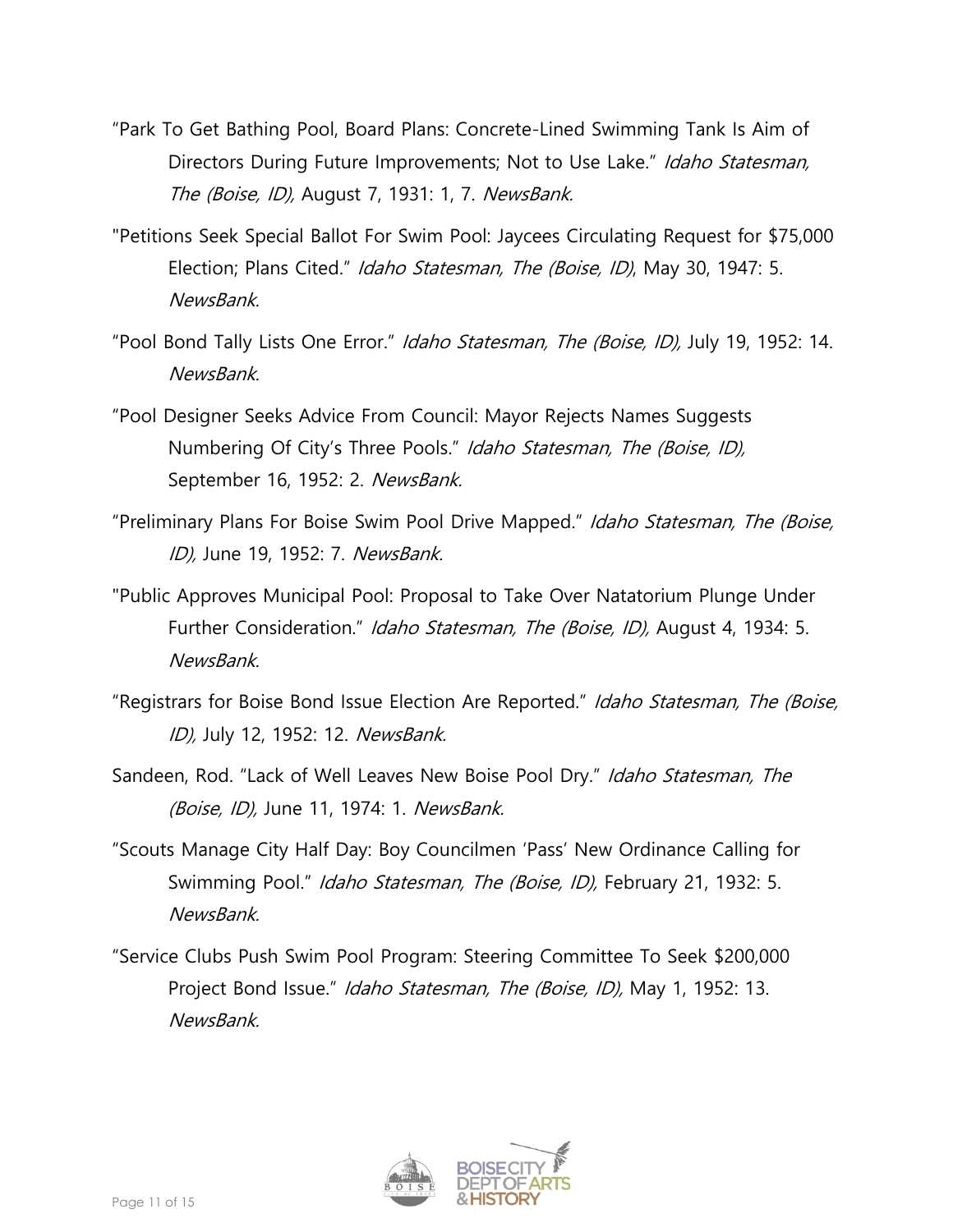- Simnitt, Emily. "Swimmin' time is here again for Boise." Idaho Statesman, The (Boise, ID), May 30, 2003: Local 01. NewsBank.
- Simnitt, Emily. "Woman gave so kids could swim." Idaho Statesman, The (Boise, ID), March 30, 2001: Local 01. NewsBank.
- "Swimming Pool Backers Urge Voter Turnout: Committee Contends Pools Are Necessary For Summer Program." Idaho Statesman, The (Boise, ID), July 13, 1952: 10. NewsBank.
- "Swimming Pool Constructed in Boise Park." Idaho Statesman, The (Boise, ID), September 10, 1968: 2. NewsBank.
- "Swimming Pool For Public Holds Mayor's Notice: City-Owned Water System Sidetracked in Favor of Recreation Pool; Julia Davis Pond Declared Impure." Idaho Statesman, The (Boise, ID), July 28, 1933: 7. NewsBank.
- "Swimming Tournament." Idaho Statesman, The (Boise, ID), April 8, 1936: 4. **NewsBank**
- "Take a Dip Saturday, Pools Open." Idaho Statesman, The (Boise, ID), May 31, 1974: 29. NewsBank.
- "The Bond Issue Election." Idaho Statesman, The (Boise, ID), June 30, 1949: 4. NewsBank.
- "The City Council Plans for Vote on \$450,000 in Bonds Individual Voting on Several Issues Seems Advisable." Idaho Statesman, The (Boise, ID), May 29, 1949: 4. NewsBank.
- "Voters Okeh [sic] Swim Pool Bond Issue: Project Approved By Narrow Margin Of 134 Ballots." Idaho Statesman, The (Boise, ID), July 16, 1952: 1, 2. NewsBank.

"What's the Trouble?" Idaho Statesman, The (Boise, ID), June 27, 1945: 4. NewsBank.

"Work on New Pools Inspected By Designer's Representative." Idaho Statesman, The (Boise, ID), February 25, 1953: 16. NewsBank.

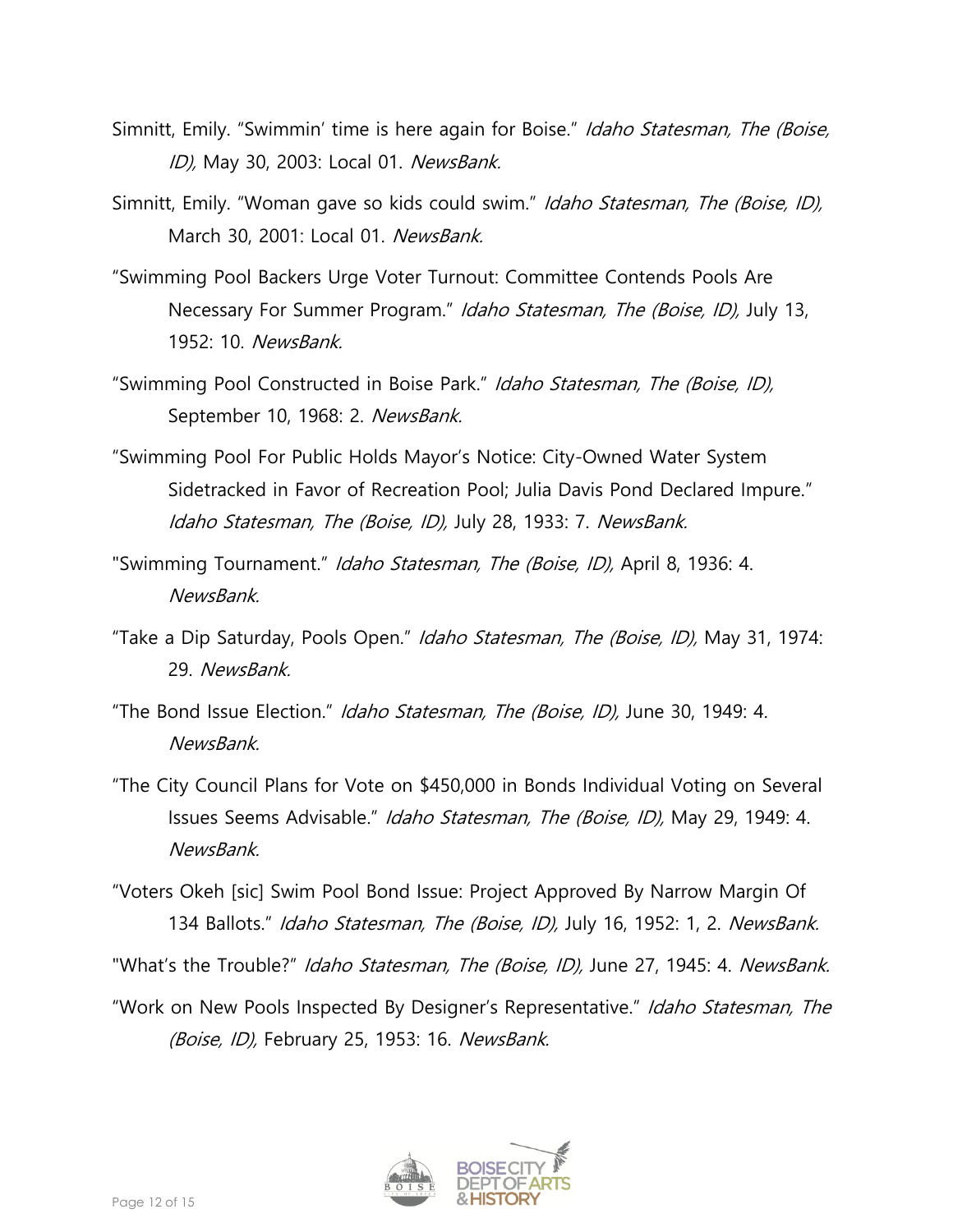"Work Progresses In Rehabilitation Of Swimming Pool." Idaho Statesman, The (Boise, ID), July 15, 1953: 16. NewsBank.

"Youngsters Swarm at New Lowell School Swim Pool." Idaho Statesman, The (Boise, ID), June 21, 1953: 12. NewsBank.

- <sup>1</sup> 1930 developments, Morrison-Knudsen, and quote: "Boise Park Board Makes Statement: Facts in Regard to Proposed City Swimming Pool Are Given to Public." Idaho Statesman, The (Boise, ID), May 2, 1930: 2. **NewsBank** 
	- 1931 developments and quote: "Park To Get Bathing Pool, Board Plans: Concrete-Lined Swimming Tank Is Aim of Directors During Future Improvements; Not to Use Lake." Idaho Statesman, The (Boise, ID), August 7, 1931: 1, 7. NewsBank.
- <sup>2</sup> Boy Scouts: "Scouts Manage City Half Day: Boy Councilmen 'Pass' New Ordinance Calling for Swimming Pool." Idaho Statesman, The (Boise, ID), February 21, 1932: 5. NewsBank.
- Mayor McCue and federal funding: "M'Cue Will Go To Washington: Mayor Leaves Today to Seek Federal Funds for Public Works in Boise." Idaho Statesman, The (Boise, ID), May 23, 1933: 1, 2. NewsBank.
- Mayor McCue quote: "Swimming Pool For Public Holds Mayor's Notice: City-Owned Water System Sidetracked in Favor of Recreation Pool; Julia Davis Pond Declared Impure." Idaho Statesman, The (Boise, ID), July 28, 1933: 7. NewsBank.
- Natatorium damage and possible conversion into municipal pool: "City May Take Over Old Nat And Construct Municipal Pool." Idaho Statesman, The (Boise, ID), August 3, 1934: 1. NewsBank.
- Failure of Natatorium negotiations: "Council Drops Pool Proposal: City Decides Against Taking Over Natatorium on Five-Year Lease Plan." Idaho Statesman, The (Boise, ID), August 6, 1935: 7. NewsBank.
- <sup>3</sup> Mayor Hyatt and pool plans: "Hyatt Considers Plans to Build Municipal Pool." Idaho Statesman, The (Boise, ID), November 22, 1935: 6. NewsBank.
	- Reopening of Natatorium: "Hundreds Attend Opening of Boise's New Outdoor Plunge." Idaho Statesman, The (Boise, ID), May 24, 1936: 6. NewsBank.
- Mayor Hyatt's desire to allow Natatorium to operate and quote: "Hyatt Opposes Pool For Boise: Mayor Believes Natatorium Company Should Have Clear Field." Idaho Statesman, The (Boise, ID) March 24, 1936: 1. NewsBank.
- <sup>4</sup> 1943 quote: "As She Says." Idaho Statesman, The (Boise, ID), July 4, 1943: 16. NewsBank. 1945 editorial: "What's the Trouble?" Idaho Statesman, The (Boise, ID), June 27, 1945: 4. NewsBank.

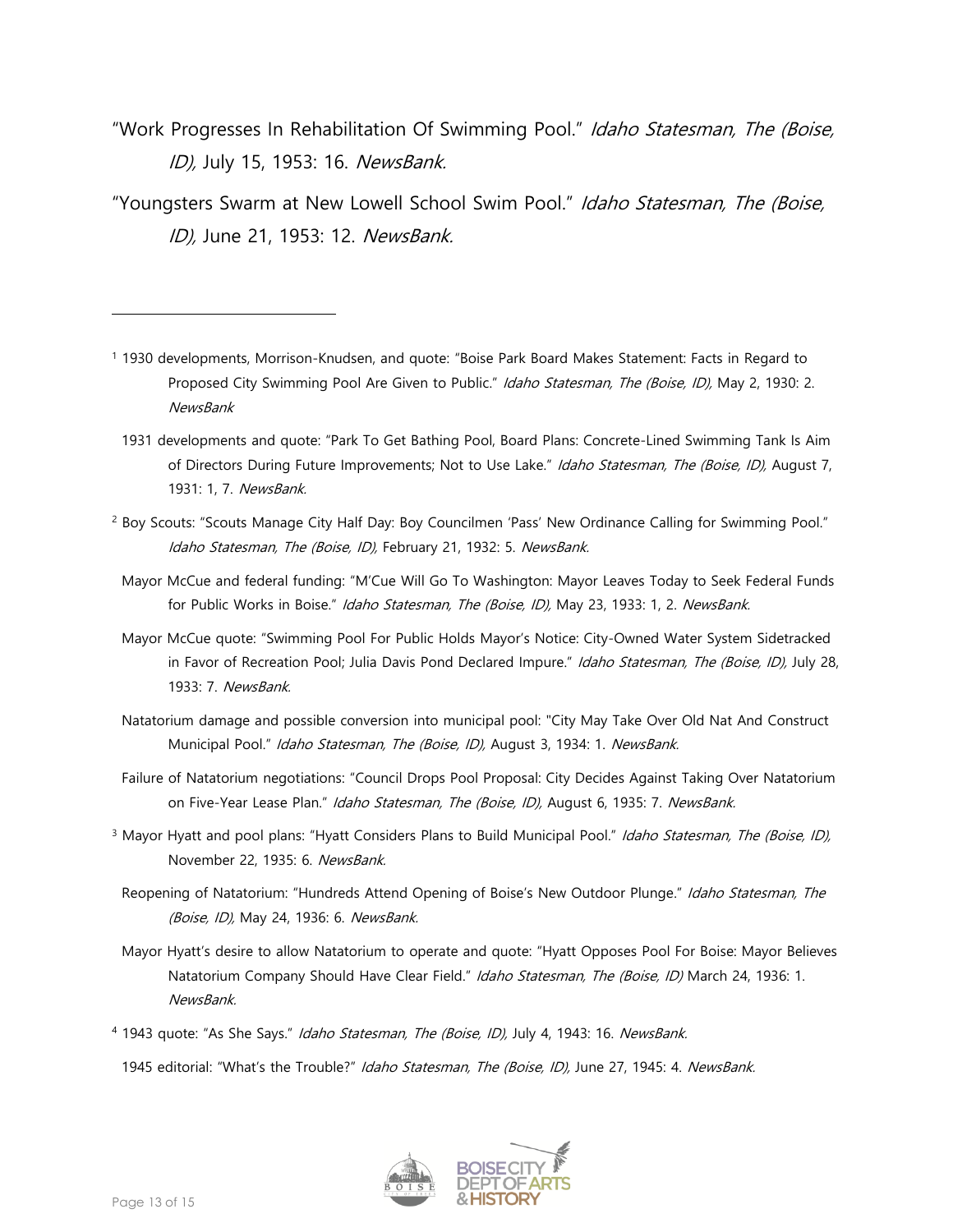- Jaycees' 1947 petition for bond election: "Petitions Seek Special Ballot For Swim Pool: Jaycees Circulating Request for \$75,000 Election; Plans Cited." Idaho Statesman, The (Boise, ID), May 30, 1947: 5. NewsBank.
- 1000 responses to postcard campaign: "1000 Sign Petitions for New Jaycee Municipal Swim Pool." Idaho Statesman, The (Boise, ID), September 5, 1947: 2. NewsBank.
- City lease of Natatorium: "Bus Franchise Change Passes Boise Council: Amendment Revises Charge for Tokens On Transport Line." Idaho Statesman, The (Boise, ID), June 29, 1948: 2. NewsBank.
- 1949 bond issue parameters: "New Bond Issues Termed Essential in Sound Planning of Boise Future: Mayor, Council Urge Approval For Proposals; Electors to Decide Upon \$450,000 Improvement Issue." Idaho Statesman, The (Boise, ID), June 12, 1949: 6. NewsBank.
- The Idaho Statesman bond stance: "The City Council Plans for Vote on \$450,000 in Bonds Individual Voting on Several Issues Seems Advisable." Idaho Statesman, The (Boise, ID), May 29, 1949: 4. NewsBank.
- "A Review of the Proposed \$450,000 City Bond Issue Which Comes Up for Taxpayers' Decision Tuesday." Idaho Statesman, The (Boise, ID), June 26, 1949: 4. NewsBank.
- Failure of 1949 pool bond: "Bridge, Fire Station Bonds Clear Boise Voting Hurdles: Two of Three Proposed Municipal Improvement Plans Win Approval." Idaho Statesman, The (Boise, ID), June 29, 1949: 1, 9. NewsBank.
- <sup>5</sup> Exchange Club promotion of swimming pool bond issue, meeting with city groups, Bintz pool designs, and city recreation director: "Exchange Club Proposes Bonds For Boise Swimming Facilities." Idaho Statesman, The (Boise, ID), April 18, 1952: 15. NewsBank.
- Service clubs form a steering committee: "Service Clubs Push Swim Pool Program: Steering Committee To Seek \$200,000 Project Bond Issue." Idaho Statesman, The (Boise, ID), May 1, 1952: 13. NewsBank.
- <sup>6</sup> \$200,000 bond issue: "Legal Notice: Ordinance No. 2173 By Councilmen Graham, Grim, Hardy and Jones." Idaho Statesman, The (Boise, ID), June 11, 1952: 14. NewsBank.
- Number of school children and residential recreational facilities quote: "Swimming Pool Backers Urge Voter Turnout: Committee Contends Pools Are Necessary For Summer Program." Idaho Statesman, The (Boise, ID), July 13, 1952: 10. NewsBank.
- Voter approval of pool bond: "Pool Bond Tally Lists One Error." Idaho Statesman, The (Boise, ID), July 19, 1952: 14. NewsBank.
- Voter approval of pool bond, Mayor Edlefsen, and steel strike: "Voters Okeh [sic] Swim Pool Bond Issue: Project Approved By Narrow Margin Of 134 Ballots." Idaho Statesman, The (Boise, ID), July 16, 1952: 1, 2. NewsBank.
- <sup>7</sup> Contract with Bintz: "City Contracts For Designing Of Swim Pool: Plans Drafting Marks One Step Nearer Actual Construction." Idaho Statesman, The (Boise, ID), August 27, 1952: 11. NewsBank.
- Naming the pools: "Pool Designer Seeks Advice From Council: Mayor Rejects Names Suggests Numbering Of City's Three Pools." Idaho Statesman, The (Boise, ID), September 16, 1952: 2. NewsBank.